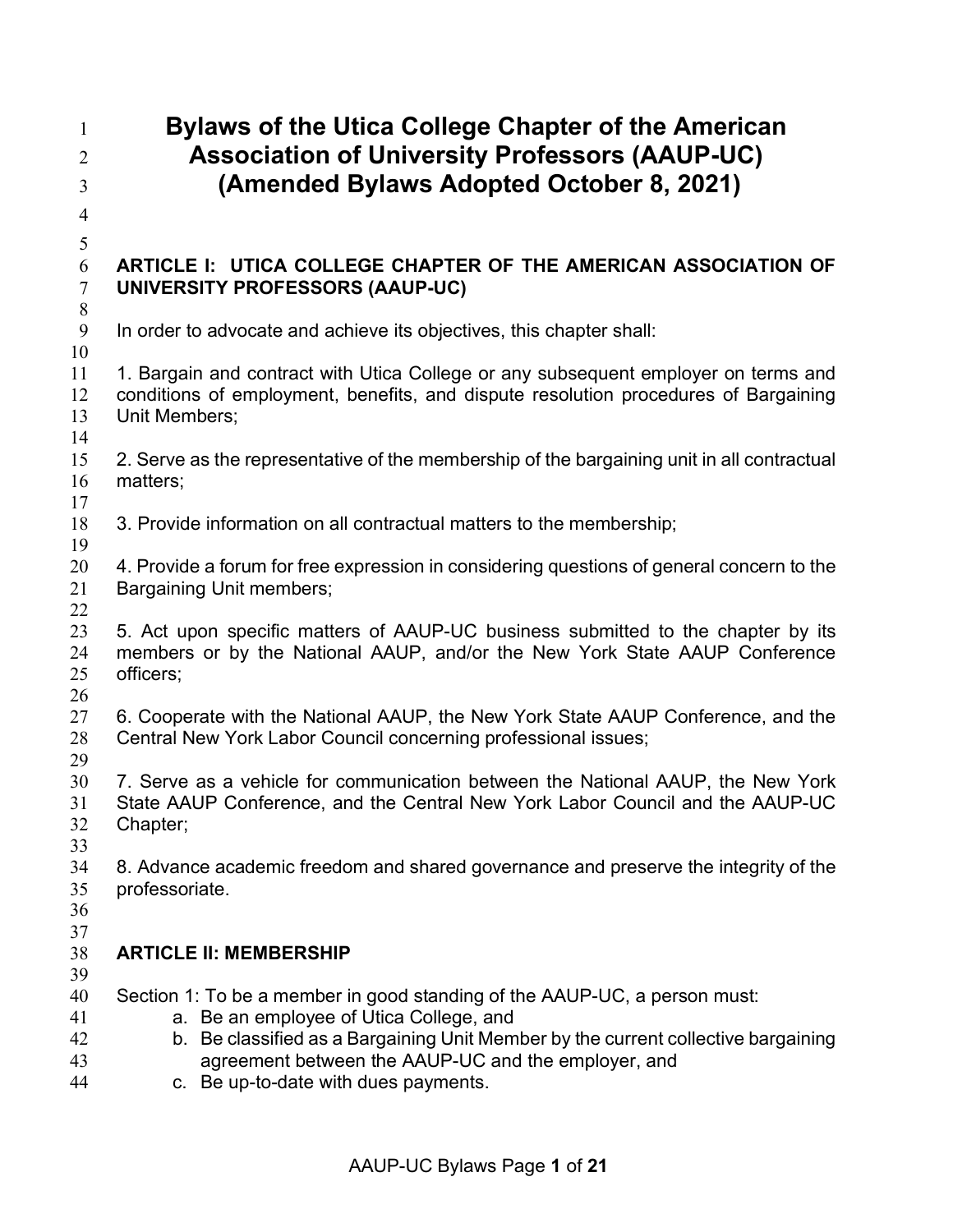- Members in good standing have the right to full participation in general membership meetings, to vote on the business of the union, to vote on ratification of contracts, and
- determine expenditure of union funds.
- 
- At the invitation of the Governing Board, bargaining unit members who are not members in good standing can attend non-business portions of general membership meetings and any social function hosted by the union.
- 
- Section 2: Members in good standing of the AAUP-UC chapter are also members of the National AAUP and the New York State AAUP Conference.
- 

 Section 3: Fair Share Fee Payers, by definition, are not members of the AAUP-UC. Any employee who has elected to pay a fair share fee may change status and become a member in good standing at any time by complying with the requirements in Section 1 of this article.

 

### **ARTICLE III: OFFICERS**

- Section 1: Restrictions on Holding Office
- a. Only members in good standing of the AAUP-UC may hold elected offices on the Governing Board, contractually identified as the AAUP-UC Executive Committee (see Article IV) or hold appointed offices.
- b. A person convicted of certain crimes, as defined in 29 U.S. Code § 504, may not serve as an AAUP-UC officer, negotiator, grievance officer, employee, trustee, committee member, or other representative of the AAUP-UC for a period of thirteen (13) years after such conviction or after the end of such related imprisonment, whichever is later.
- c. Any officer removed from office for serious misconduct in accordance with the procedures of the Bylaws shall be prohibited from serving as an AAUP-UC officer, negotiator, grievance officer, employee, trustee, committee member, or representing the AAUP-UC in any capacity for a period of 13 years from the date of removal from office.
- d. A member may only run for elected office if that member:
- i. Is a member in good standing of the AAUP-UC, and
- ii. Will have been a continuous member in good standing for the immediate six (6) months prior to the date the term of office shall begin, and
- 86 iii. Has not otherwise been disqualified from holding office.
- Section 2: Elected Officers
-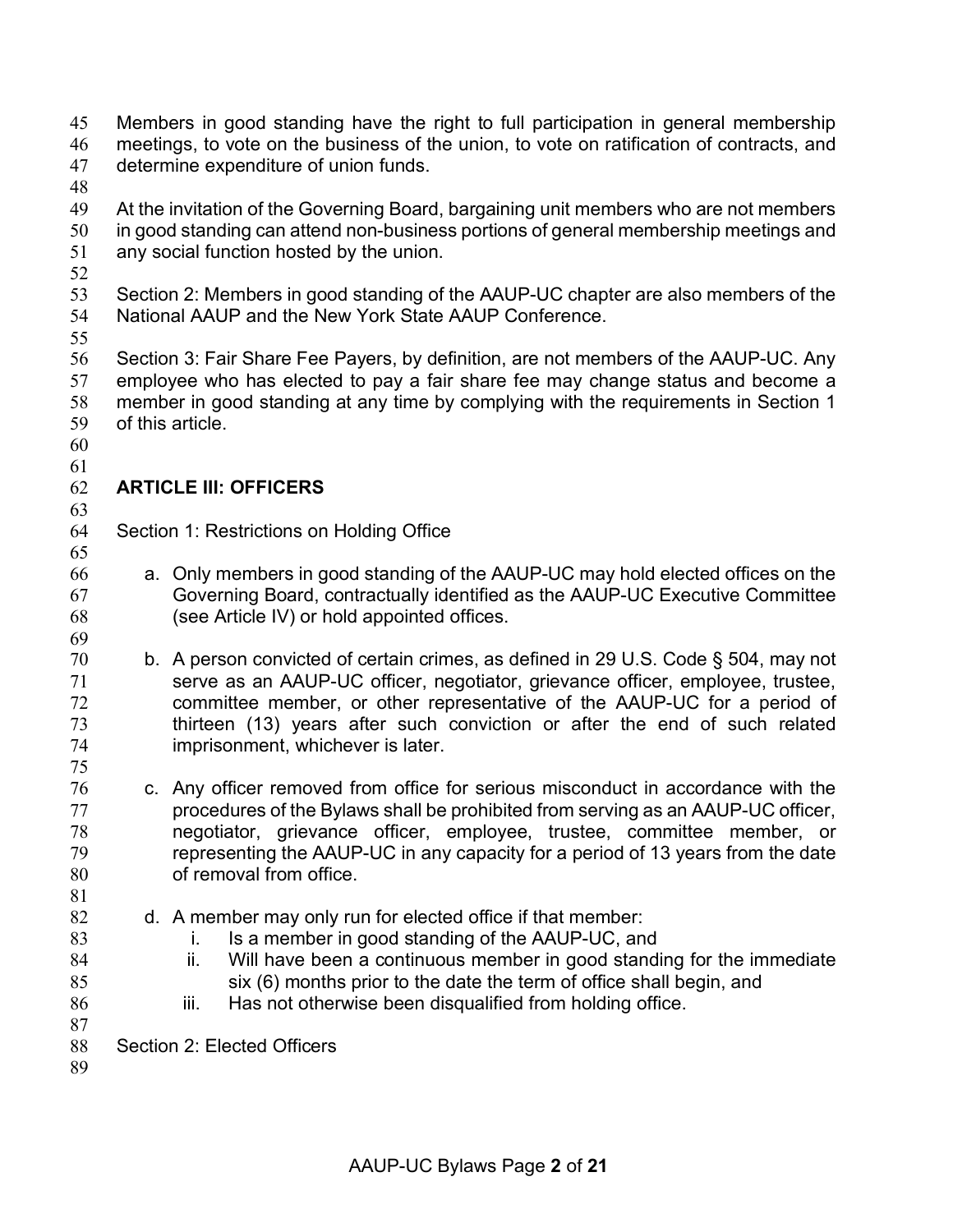- a. The elected officers of the AAUP-UC chapter are: President, Vice-President, Secretary, Treasurer, and six (6) Members-At-Large.
- b. The elected officers serve for two-year terms and may succeed themselves for one additional term, except that the Treasurer may, if so elected, also serve a 95 third term. The officers are elected in alternate years as follows:
- Year One (even years): President, Treasurer, and three Members-At-Large;
- Year Two (odd years): Vice-President, Secretary, and three Members-At-101 Large.
- c. In the event that an elected officer other than President cannot fulfill the duties or finish the term of the office, a special election will be held for the completion of the term.
- d. The President shall be the presiding officer at all meetings and shall act as the official representative of the Chapter. The President shall serve as the AAUP- UC's delegate for the National AAUP, the Central New York Labor Council and any other organization where the AAUP-UC has delegate representation. After 111 leaving office, the President shall serve on the AAUP-UC Governing Board in the capacity of Immediate Past President, provided the Immediate Past President remains a member in good standing, subject to the restrictions in Section 1 of this Article.
- e. The Vice-President shall assume the duties of the President in the absence of, or at the request of, the President, and be responsible for orientation of new bargaining unit members and recruitment of members in good standing. The Vice-119 President shall be the AAUP-UC's first  $(1<sup>st</sup>)$  alternate delegate for the National AAUP, the Central New York Labor Council and any other organization where the AAUP-UC has delegate representation. In the event the President resigns, cannot fulfill the duties of the office, or complete the term of office, the Vice-President shall become the President for the completion of the term, and a special election will be held to fill the position of Vice-President for the completion of the term.
- f. The Secretary shall take, distribute and permanently file the minutes of all board and chapter meetings, keep and organize all records in the AAUP-UC office, carry on correspondence as required, be responsible for maintaining the AAUP-UC bulletin board, be responsible for any newsletter and/or website (or work with the AAUP-UC Webmaster), and maintain up to date mailing lists of bargaining unit members and members in good standing. The Secretary shall be the AAUP-UC's 132 second  $(2<sup>nd</sup>)$  alternate delegate for the National AAUP, the Central New York Labor Council and any other organization where the AAUP-UC has delegate representation.
-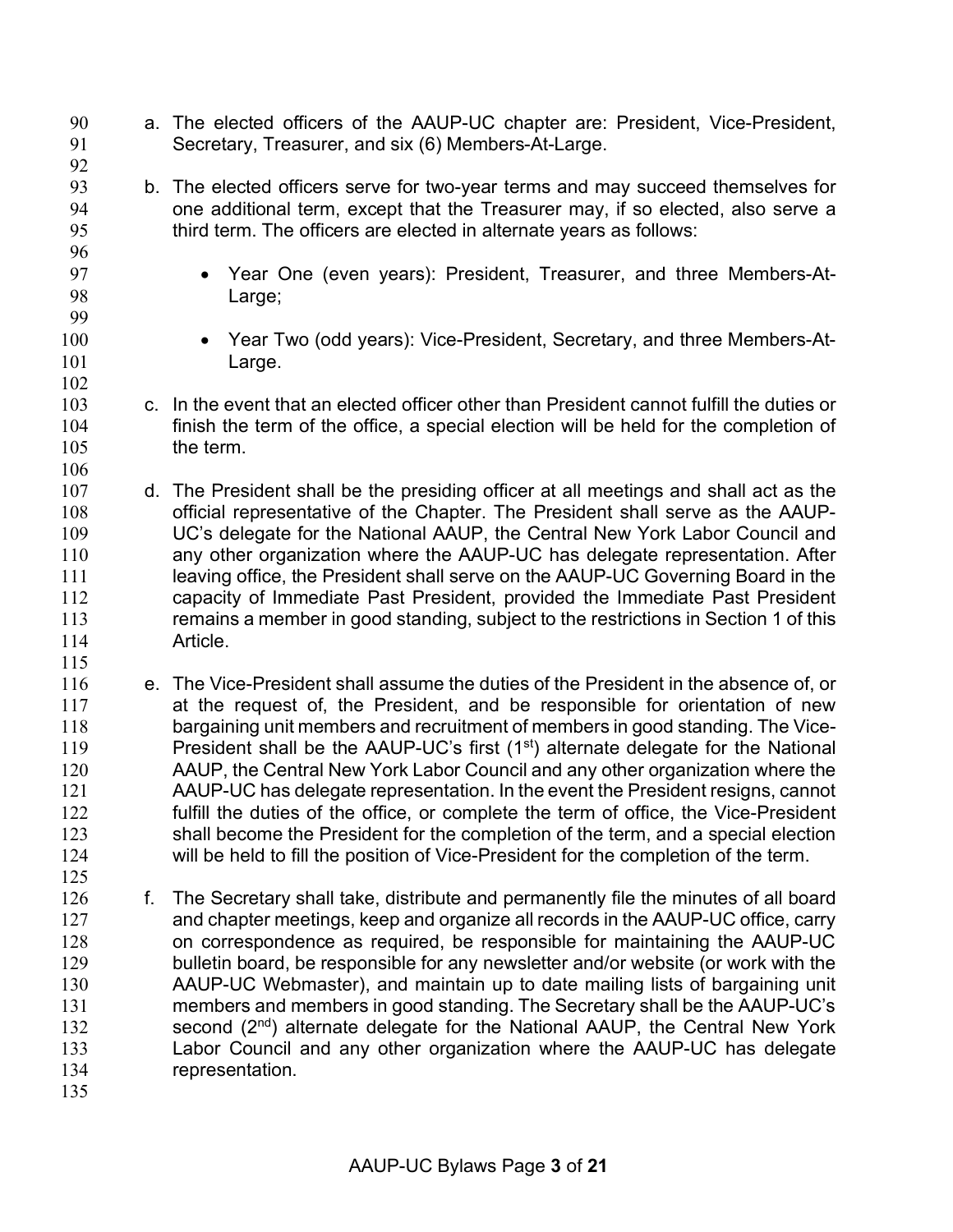**g.** The Treasurer shall provide a financial report to the membership at least once during both the spring and fall semesters at a meeting of the membership, provide 138 a financial report to the Governing Board at least twice a semester during Governing Board Meetings, collect dues, maintain up to date records of members in good standing, have authority to make expenditures only for approved operating expenses of the chapter annual budget, shall file federally and state mandated reports, and prepare an annual budget for the next fiscal year. The 143 Treasurer shall be the AAUP-UC's third  $(3<sup>rd</sup>)$  alternate delegate for the National AAUP, the Central New York Labor Council and any other organization where the AAUP-UC has delegate representation. After leaving office, the Treasurer shall 146 serve as Immediate Past Treasurer for one year, provided that person remains a member in good standing and is not otherwise disqualified from AAUP-UC service. 

Section 3: Immediate Past President

 The Immediate Past President, provided that person remains a member in good standing and pursuant to the restrictions in Section 1 of this Article, shall serve on the Governing Board for one year after that person's presidential term expires. The Immediate Past President shall be a voting member of the Governing Board during this year. In the next year (and subsequent years if the sitting president is reelected) the Immediate Past President shall be an advisor to the Governing Board and may attend Governing Board meetings, but shall have no voting rights on the Governing Board.

- Section 4: Immediate Past Treasurer
- 

 The Immediate Past Treasurer, provided that person remains a member in good standing and is not otherwise disqualified from AAUP-UC service, shall serve as an advisor to the Treasurer during the new Treasurer's first year in office. During this one- year period, the Immediate Past Treasurer may attend Governing Board meetings, but shall have no voting rights on the Governing Board. The Immediate Past Treasurer shall receive a stipend. After this one-year term, the Immediate Past Treasurer shall no longer receive a stipend and may only attend Governing Board meetings at the invitation of the Board.

- 
- Section 5: Appointed Officers
- a. The appointed officers of the AAUP-UC are: the Grievance Officer, the Negotiators, and the Trustees.
- 

- 176 b. The appointed officers shall report directly to the Governing Board.
- c. The appointed officers shall have no vote on the board.
- d. The appointed officers shall be appointed by two-thirds (2/3) majority of the board **for the following terms:**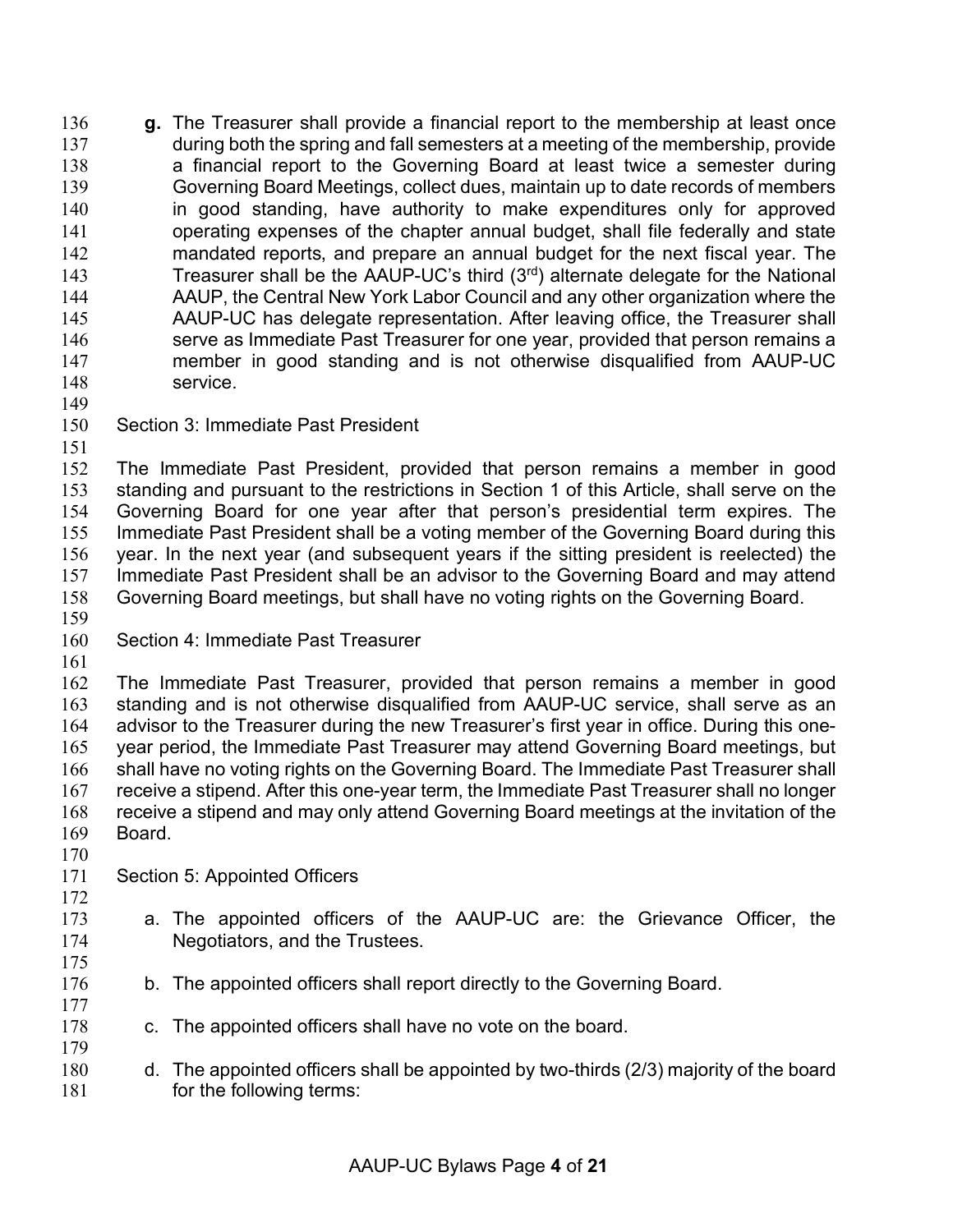- e. The Grievance Officer shall be appointed for a two-year term in year two described above in Article III section 2b.
- 186 f. The Grievance Officer shall formally and informally represent the chapter and any bargaining unit member in matters related to the administration of the contract but shall ultimately be responsible to board directives.
- g. The Negotiators' terms shall be for the duration of the contract with their appointment made at least eight (8) months prior to the end of the current contract. It is preferred that at least one of the negotiators shall have had prior contract negotiating experience.
- h. The Negotiators shall represent the interests of the Chapter in all salary, contract negotiations and other concerns as directed by the Board.
- i. There shall be two (2) Trustees. Trustees may not be members of the Governing Board.
- 201 j. The Trustees shall perform an annual audit or cause an audit to be performed of 202 the AAUP-UC's financial records and submit a report to the Governing Board about this audit.
- k. The Trustee report to the Governing Board about the AAUP-UC's previous fiscal year shall be completed at least three (3) weeks prior to the filing deadline of any federal and state mandated reports of that fiscal year.
- l. Trustees shall be appointed for two (2) years on an alternating basis. The first two (2) Trustees shall be appointed for one (1) and two (2) years respectively.
- m. When necessary, Trustee terms may be extended to maintain an alternating schedule of appointments.
- **ARTICLE IV: AAUP-UC STANDING COMMITTEES**
- 

 

Section 1: AAUP-UC Governing Board

- a. There shall be a Governing Board composed of the elected officers.
- b. The Governing Board shall consider all matters of interest to the Chapter and bring them to the attention of the members in good standing at the Chapter meetings and perform other duties as provided in these Bylaws.
- 226 c. The Secretary shall take and keep minutes of all Governing Board meetings and shall circulate these minutes to the Governing Board Members.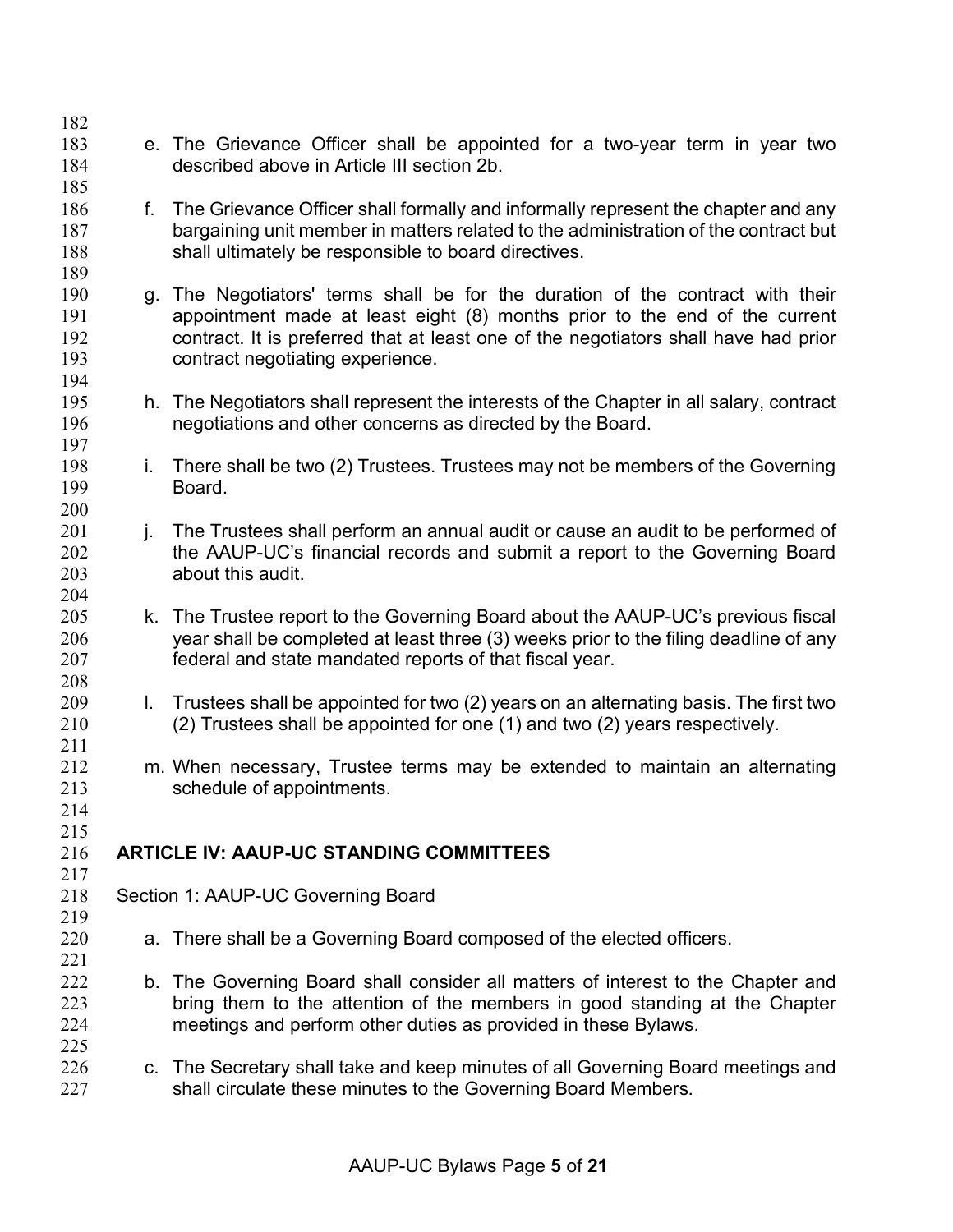d. At the first Governing Board meeting of each fiscal year, the Governing Board shall appoint a Parliamentarian from one of its members. Section 2: Hearing Committee a. There shall be a Hearing Committee composed of five (5) AAUP-UC members in good standing as appointed by the Governing Board. Members of the Hearing Committee must be tenured or have continuous appointment. The current President and Grievance Officer shall not serve on the Hearing Committee. b. Terms on the Hearing Committee shall be for one year and shall begin September 240 1 of each year. Terms may be renewed. c. Vacancies that occur during a term of office will be filled by special Governing Board appointments. Such appointments will be for the remainder of the term. d. The Hearing Committee shall perform the duties designated in the Collective Bargaining Agreement and address other issues as determined by the Governing Board. e. A subset of the Hearing Committee shall address charges of officer misconduct as indicated in Article XI of the Bylaws. This Officer Review Committee shall consist of three (3) Hearing Committee members. The Hearing Committee shall decide on the Officer Review Committee membership. f. Any member of the Hearing Committee who has a bias or interest concerning a case before the Hearing Committee, as determined by the AAUP-UC Governing Board, shall be deemed disqualified from that case and shall be recused from the Hearing Committee for the consideration of the case. In such an event, the AAUP- UC Governing Board shall appoint a temporary substitute. Section 3: Calendar Committee The AAUP-UC shall have two (2) AAUP-UC members in good standing who shall participate in the development of the academic calendar with Utica College's Executive Council, the ad hoc calendar committee, if any, and the Provost. The AAUP-UC members in good standing shall be appointed by the AAUP-UC Governing Board. The Academic Calendar is addressed in the Collective Bargaining Agreement. Section 4: Class Size Committee The AAUP-UC shall have three (3) AAUP-UC members in good standing, one from each school, on a Joint Labor Management Advisory Committee. The Committee will consider and make recommendations to the College regarding class size and the impacts of class enrollment changes. The members of this committee shall be appointed by the AAUP-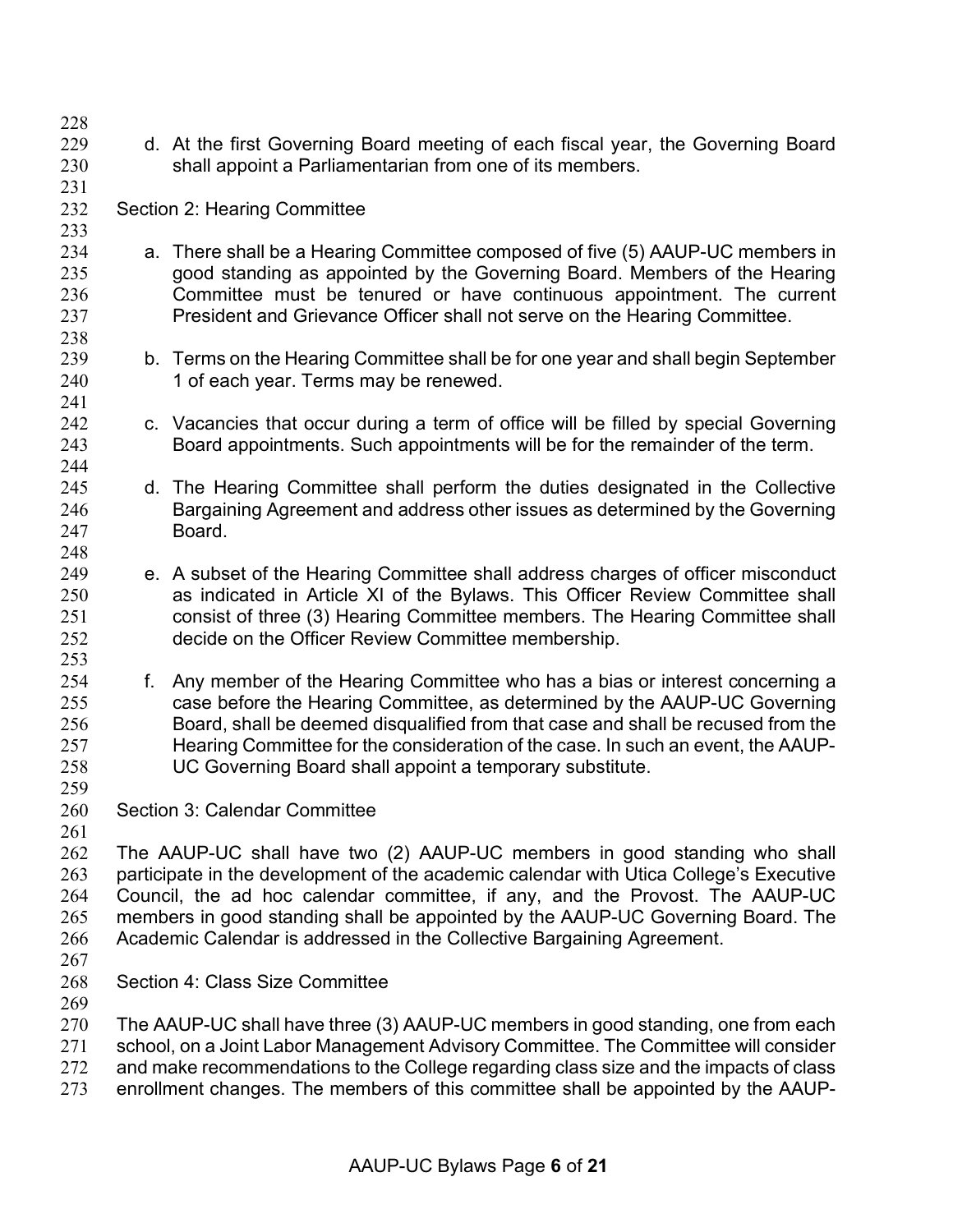- UC Governing Board. Class size is addressed in the Collective Bargaining Agreement. Section 5: Election Committee An Election Committee shall be formed each year pursuant to the Bylaws, (Article VII, Section 1). Section 6: Appeals Committee An Appeals Committee shall be formed, when necessary, in accordance with the Bylaws (Article XI, Section 6). Section 7: Officer Review Committee An Officer Review Committee shall be formed, when necessary, in accordance with the Bylaws (Article VI, Section 2). Section 8: Internal Grievance Committee 293 An Internal Grievance Committee shall be formed, when necessary, in accordance with the Bylaws (Article XII). Section 9: Academic Freedom Committee The Academic Freedom Committee shall promote the principles of academic freedom through the development of resources and reports relating to academic freedom, education for the AAUP-UC membership, and the application of those principles should situations arise. The membership of the Academic Freedom Committee shall consist of AAUP-UC members in good standing selected by the Governing Board. The AAUP-UC President or the president's designee shall hold membership on the Committee in an ex- officio non-voting capacity. Section 10: Scholarship Committee: A Scholarship Committee, consisting of at least two (2) members of the Governing Board, shall review AAUP-UC scholarship applications and recommend qualified candidates to receive scholarships to the Governing Board. The Scholarship Committee shall be constituted on an annual basis. Section 11: Special Committees Special committees, that are aligned with the AAUP-UC mission, may be established in
- accordance with the desires of the members in good standing and/or the AAUP-UC
- Governing Board.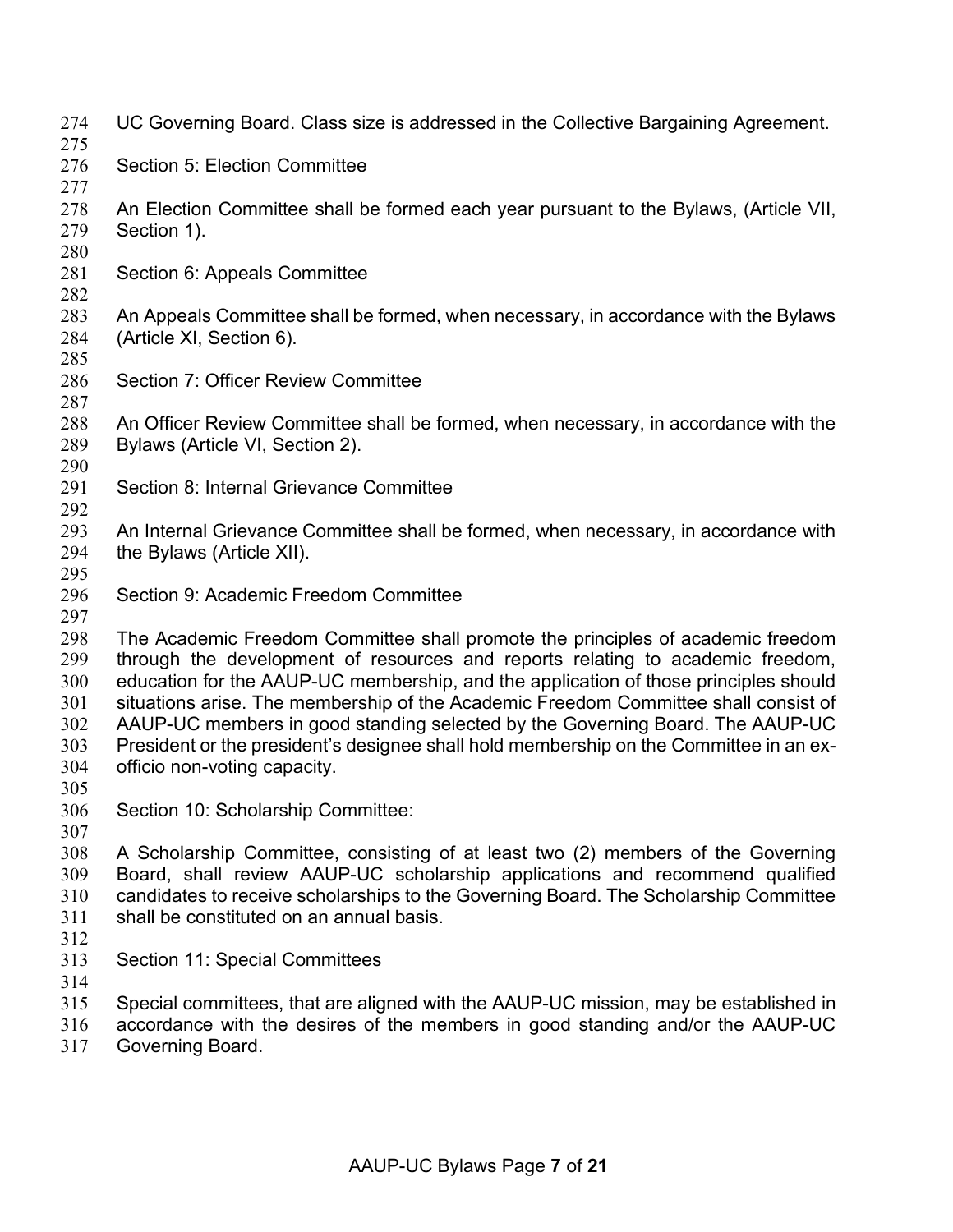# **ARTICLE V: MEETINGS**

 Section 1: At least one general meeting of the AAUP-UC members in good standing shall be held every semester. Meeting dates shall be established by the Governing Board.

 Section 2: Other special meetings shall be called by the Governing Board, or by the President, or by petition to the Governing Board or President of fifteen (15) or more members.

 Section 3: Notice of the time and agenda for all meetings shall be provided at least one week prior to such meetings. 

Section 4: A quorum shall be 25% of the members in good standing.

 Section 5: All meetings shall be governed by Robert's Rules of Order unless these rules are suspended.

## **ARTICLE VI: FINANCIAL MATTERS**

 Section 1: Dues, set by the chapter, may be paid by payroll check-off. Dues of members are due and payable on or before the last day of the current month. In order for a member to be in good standing, that member's dues must be paid on or before the last day of each month. All dues or other financial obligations not paid on or before the last day of the month in which the same are due shall become delinquent. A member who is delinquent in the payment of dues or other financial obligations shall be suspended from membership, and shall not be entitled to any benefits and/or privileges heretofore or hereinafter referred to in these Bylaws. Such a member shall not be considered a member in good standing whenever such status is required to confer upon said member any benefits and/or privileges under these Bylaws. Reinstatement to good standing shall be accomplished by paying all delinquent amounts due and owing.

 A member who has chosen to have dues withheld by the employer through checkoff may not be deemed to have lost member in good standing status by reason of the employer's delay or default in the payment of dues.

 Section 2: The rates of dues and/or initiation fees payable by AAUP-UC members in good standing may only be changed by a majority vote by secret ballot of the members in good standing voting at a general or special membership meeting. The intention to bring forth a proposal to adjust dues and/or initiation fees must be announced in the call for the meeting at which the action is to be taken. 

 Section 3: New members shall begin paying dues when they sign the authorization forms.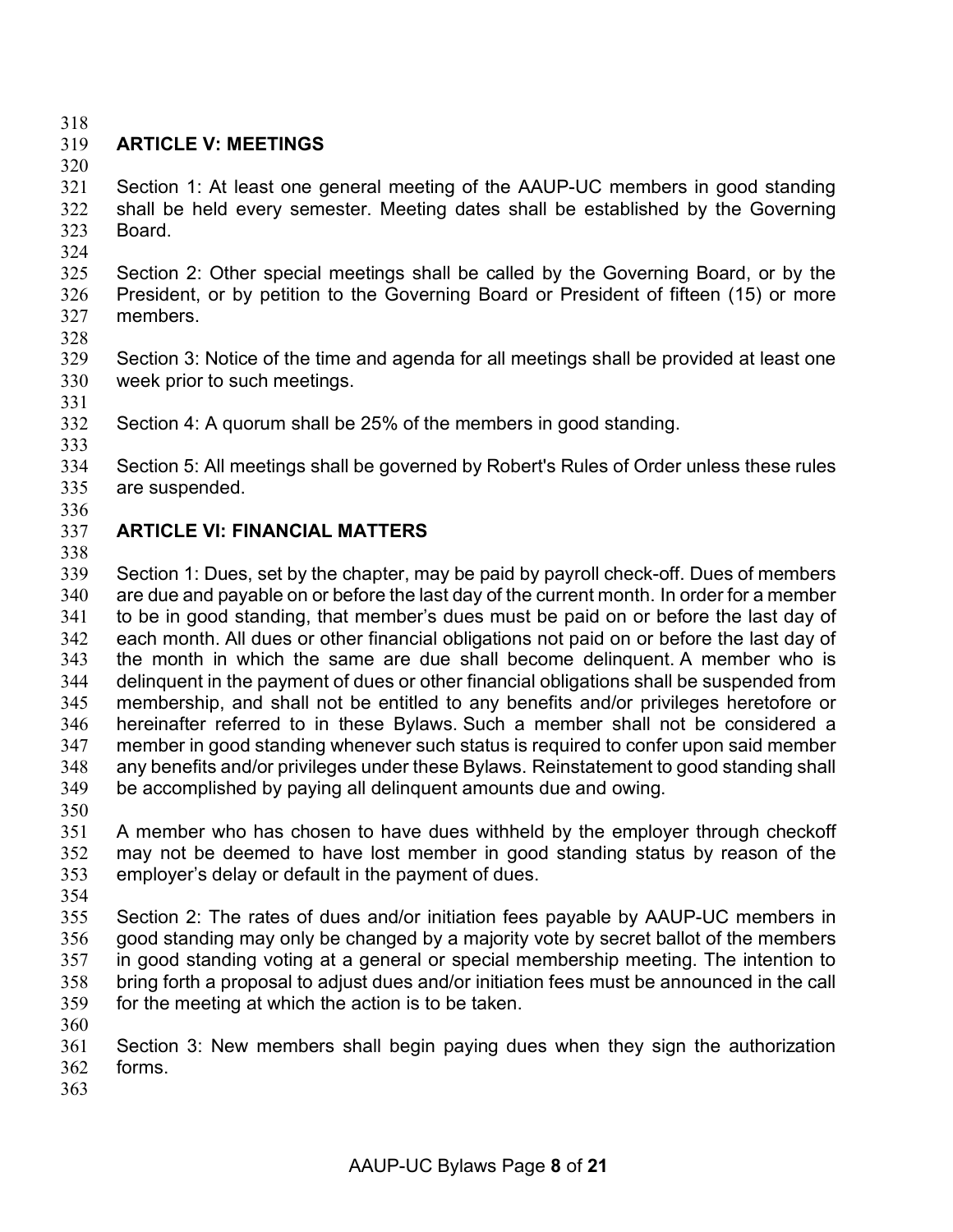- Section 4: The fiscal year shall be July 1 to June 30.
- 

 Section 5: The Treasurer shall present an annual operating budget for the next fiscal year for Governing Board approval prior to submission to the membership. The budget shall be approved by a majority of the members in good standing voting at a membership meeting no later than May prior to the start of the next fiscal year. The Treasurer shall provide to the Governing Board at least twice a semester or upon request a copy of the unit's financial records. Dues shall be determined by the membership in accordance with the budgetary needs.

- 
- Section 6: The Treasurer will maintain a surety bond to protect the unit's assets. Any member in good standing who has access to or handles union funds shall be bonded.
- 

 Section 7: The Governing Board may authorize expenditure outside of the approved budget at any one time of amounts not to exceed five (5) percent of the unit's total assets. Expenditure at any one time of amounts greater than five (5) percent of the unit's total assets outside of the approved budget requires approval of a majority of the members in good standing voting. 

 Section 8: The following officers shall receive remuneration as determined by the membership: President, Vice-President, Treasurer, Immediate Past Treasurer, Secretary, Grievance Officer, Trustees, and the Negotiators. Adjustments to Section 9 (following) will be made as appropriate.

- Section 9: Stipends.
- 

Beginning with the 2021 fiscal year, the annual stipends shall be as follows:

| 392 | a. President:               | \$4,952.00 |
|-----|-----------------------------|------------|
| 393 | b. Vice-President:          | \$2,164.00 |
| 394 | c. Treasurer:               | \$2,164.00 |
| 395 | d. Immediate Past Treasurer | \$2,164.00 |
| 396 | e. Secretary:               | \$2,164.00 |
| 397 | f. Negotiator:              | \$2,164.00 |
| 398 | g. Grievance Officer:       | \$2,164.00 |
| 399 | h. Trustee:                 | \$578.00   |
|     |                             |            |

 For each fiscal year thereafter, these amounts shall increase by three (3.0) percent per fiscal year.

 Negotiator stipends shall be paid for the period of the collective bargaining agreement negotiated plus the six months prior (e.g. if a negotiator works on a CBA that is in effect from June 1, 2020 to May 31, 2023, the negotiator shall be paid for three and a half (3.5) years, provided that person remains a negotiator during entirety of that term). A negotiator working on two or more consecutive CBAs would be paid double the stipend during the six months prior to the current CBA expiration.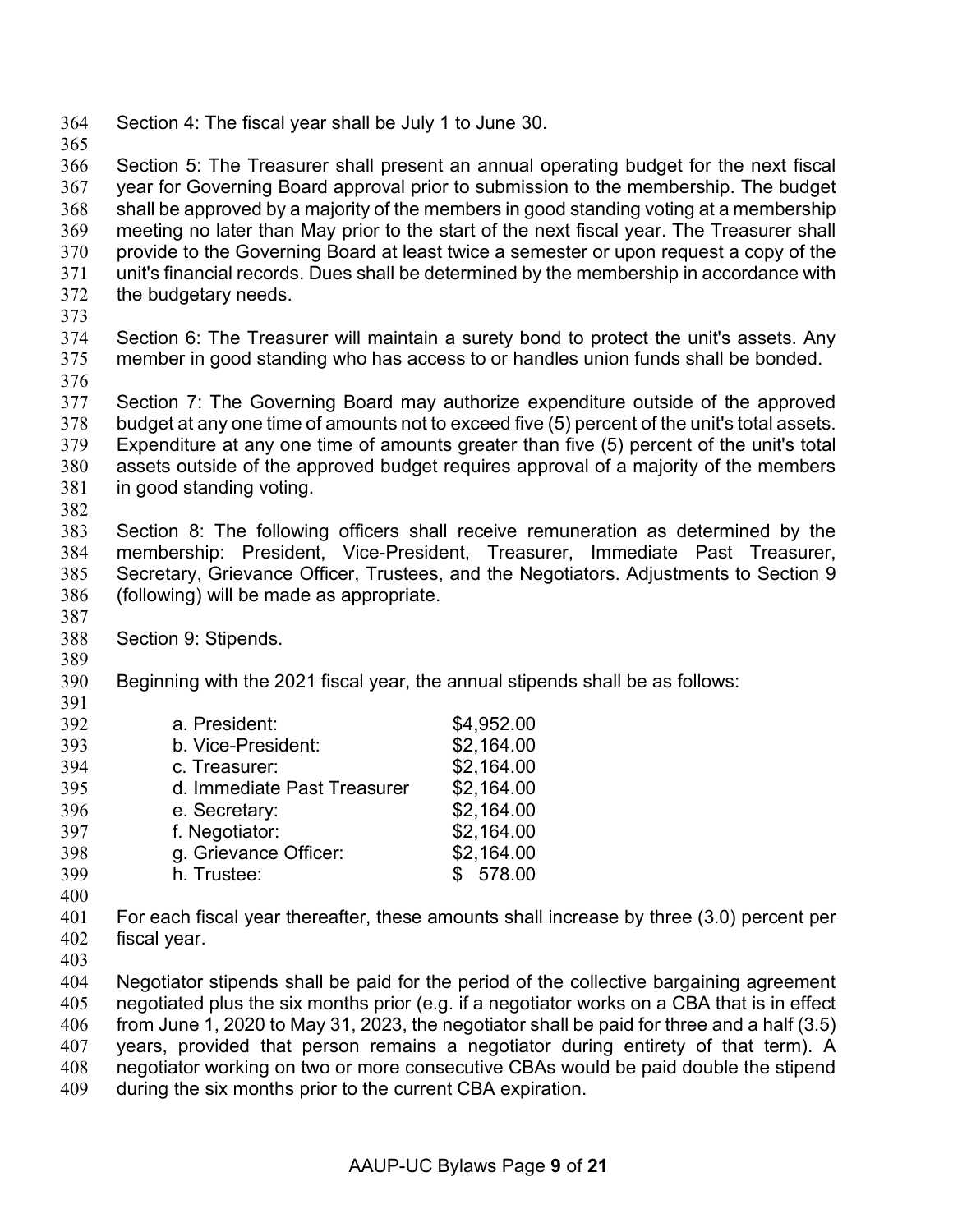- 
- The Immediate Past Treasurer shall receive a stipend for only one year.
- 

 If an annual stipend crosses over multiple fiscal years, that stipend shall be calculated at the higher of the two fiscal year rates. 

Stipends shall be paid in biannual installments.

#### 

## 

# **ARTICLE VII: ELECTIONS**

 Section 1: Nominations 

- a. An Election Committee of no fewer than three (3) members in good standing who are appointed by the Governing Board and who are not running for office, will issue a call for nominations that shall be sent to the members in good standing via U.S. mail no less than forty-nine (49) days before the commencement of the actual election. A supplemental nomination notice may be issued electronically. It is recommended, when practicable, that the annual call for nominations be issued no later than February 24.
- 431 b. The call for nominations shall contain the officer positions to be filled; the term of office for each position; the procedures for nominations; the deadline for nomination submissions; candidate eligibility requirements; delegate positions to be held by virtue of holding the elected office, if any; the dates and times of the election period; and any other federally and/or state mandated notifications.
- c. The period of time between the call for nominations and the close of nominations shall be no less than fifteen (15) days.
- d. Any member in good standing may self-nominate in order to run for a vacancy on the Governing Board.
- e. A member in good standing may also be nominated for a vacancy on the Governing Board through a petition containing the signatures of at least twelve (12) members in good standing.
- Section 2: Candidate Eligibility
- a. The Election Committee will verify candidates are eligible to hold office in accordance with the Bylaws and any other federal and/or state regulation.
- b. The Election Committee shall notify candidates as to their eligibility.
- c. Candidates who have been determined ineligible to run for office shall have the right to appeal the finding to the Election Committee. Such appeal must be made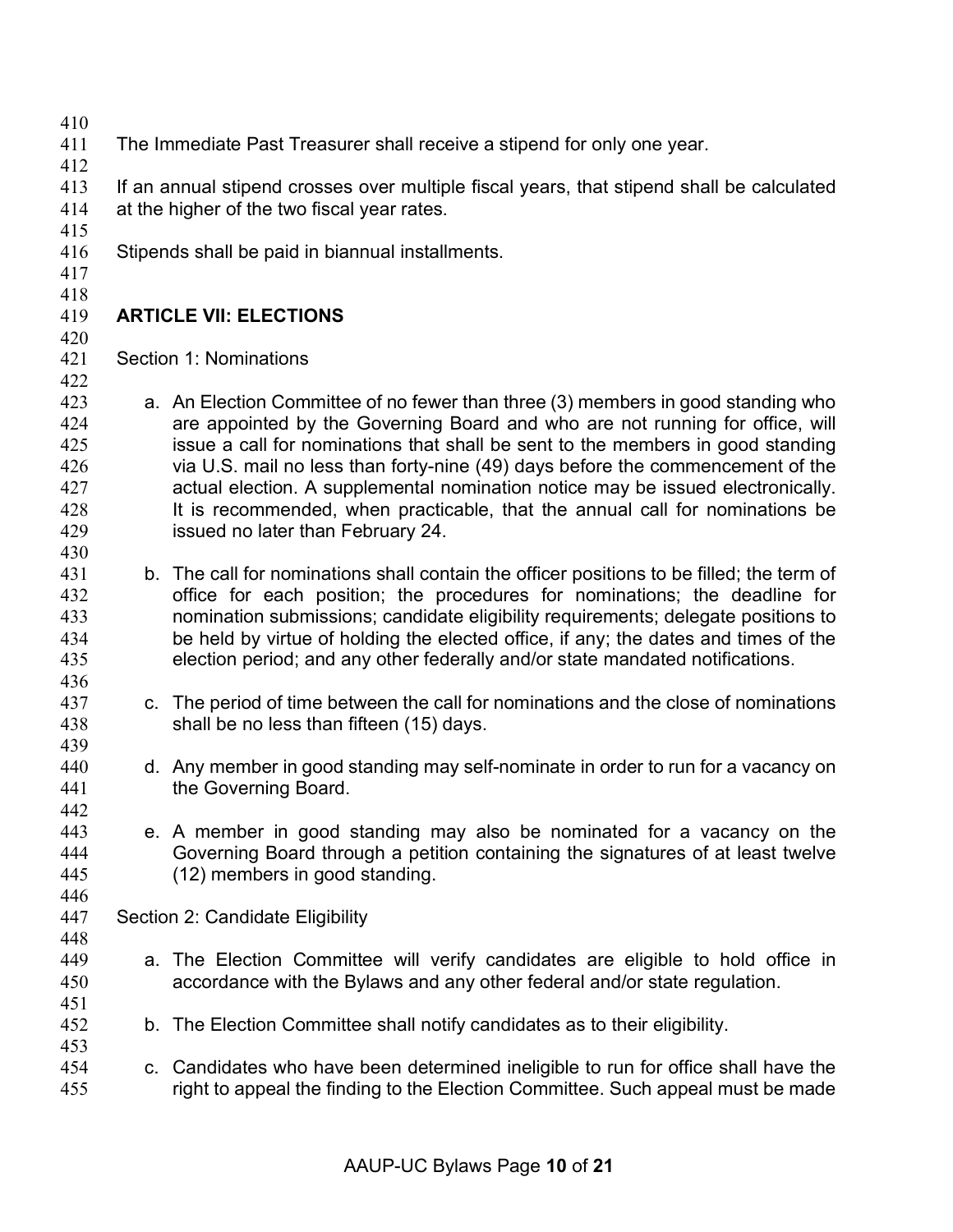within seven (7) days of notification of the candidate's ineligibility. The Election Committee shall decide upon the appeal within ten (10) days of receiving the appeal. Section 3: Ballot a. The Election Committee shall provide the names of those members running for each open elected office; these nominees will be presented, in writing, to the members in good standing prior to circulation of the ballot. Such notice shall be sent no less than fifteen (15) days before the commencement of the election. Such notice may be electronic. b. The Election Committee shall deliver a secret ballot (including all elected offices to be filled) to the members in good standing who are eligible to vote. The election period shall be open for no less than 15 days. The ballot may be electronic. c. Candidate names on election ballots shall be listed alphabetically by surname. d. Eligible candidates' legal names shall appear on the ballot. Eligible candidates may indicate to the Election Committee if they wish to include a familiar name on the ballot. e. Write-in candidates are not permitted. Section 4: Votes a. President, Vice-President, Secretary, Treasurer shall be elected by a majority of the votes cast. The top three vote getters among candidates for Members-at- Large will assume the positions. b. If more than one ballot is necessary, the two candidates carrying the highest number of votes for that office on the first ballot shall be placed on a second ballot. c. If, at the close of the nomination period, there is only one (1) eligible nominee for the President, Vice-President, Secretary, or Treasurer position (i.e., an eligible nominee is running unopposed), the eligible nominee for such position shall be considered elected by acclamation and no balloted election for that position shall take place. d. If, at the close of the nomination period, there are no more eligible candidates than open Member-At-Large positions, the Member-At-Large candidates shall be considered elected by acclamation and no balloted election for the Member-At- Large positions shall take place. e. If there are fewer eligible candidates than positions, a new election cycle shall begin for the unfilled position(s).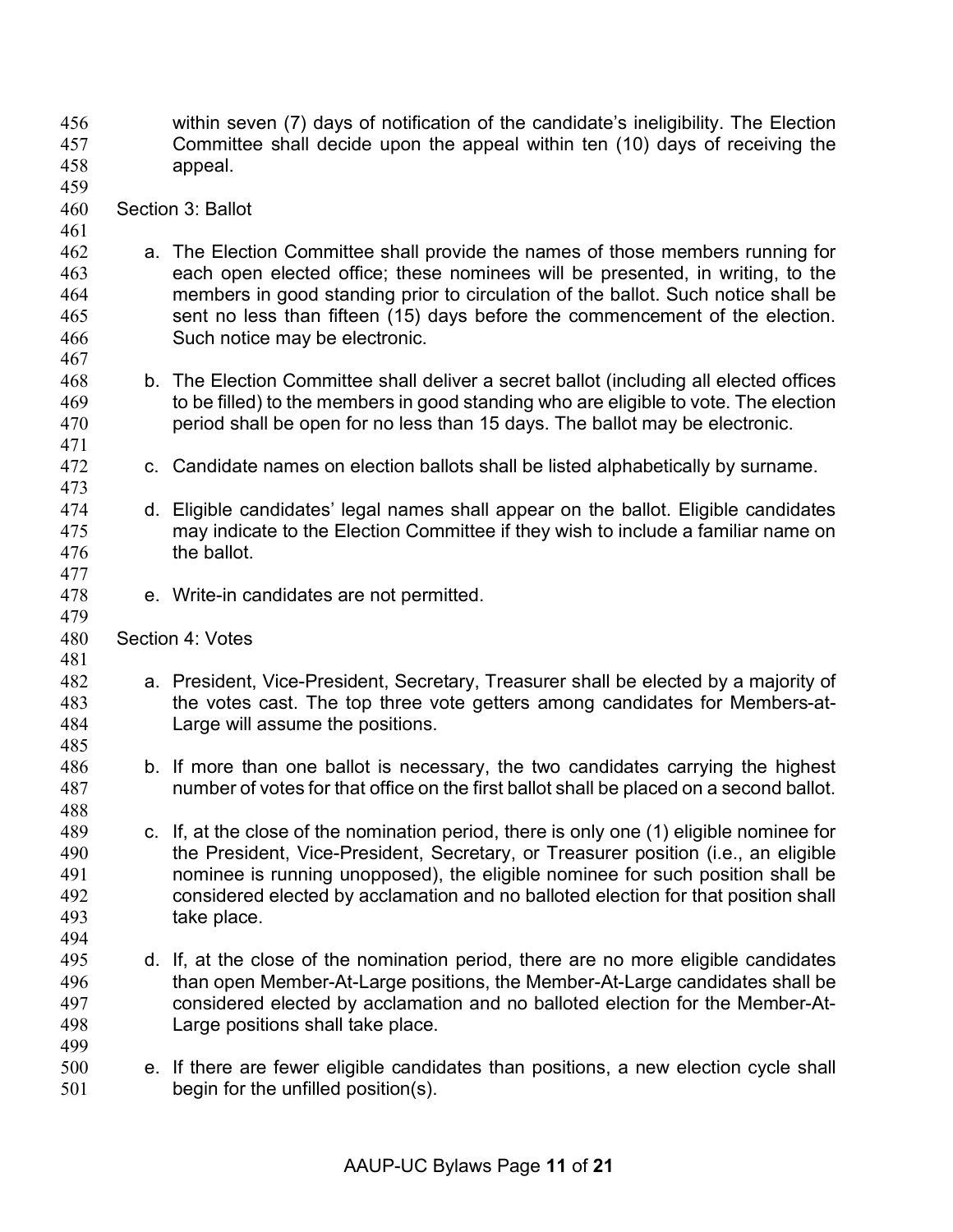- f. Only persons who are members in good standing and who were also members in good standing at the time the nomination notice preceding the election was sent to the membership, are eligible to vote in the election.
- Section 5: Election Deadline
- 

 The annual elections shall be completed by June 30 of each year and the newly elected officers shall take office on July 1 of their election year. It is recommended, when practicable, that the annual elections be completed no later than April 30 of each year.

- 
- Section 6: Vacancies Before the Completion of a Term
- 

 With the exception of the President, who shall be succeeded by the Vice President in accordance with the Bylaws should the President position be vacated during the term of office, Governing Board vacancies that occur during a term of office will be filled by a special election by the membership. Officers so elected will complete the term and may, upon election, succeed themselves for one full term. In the case of a Member-At-Large position with less than four (4) months left on the term, the position shall be allowed to remain vacant provided no more than two (2) total Member-At-Large positions are vacant.

 Should the Vice President, Treasurer, and/or Secretary position(s) be vacated, the Governing Board shall appoint a member(s) in good standing to serve in the vacated position(s) on an interim basis until an election to fill the vacancy(ies) has been completed.

- 
- Section 7: Changing Governing Board Positions
- 

 Seated Governing Board members may run for vacant positions other than those they currently occupy even if they are completing a second successive term. Should this create an open seat on the Governing Board, that seat will be included in the yearly election, and the winner will complete the remaining term as in Section 6 above.

- 
- Section 8: Compliance With Federal And State Laws
- 
- All elections will be conducted according to the requirements of applicable federal and state laws.
- 
- Section 9: Recall Elections
- 
- A Governing Board member may be recalled by a majority vote of the members in good standing.
- 546 a. A vote to recall shall be held within sixty (60) days of receipt of a petition submitted to the Governing Board.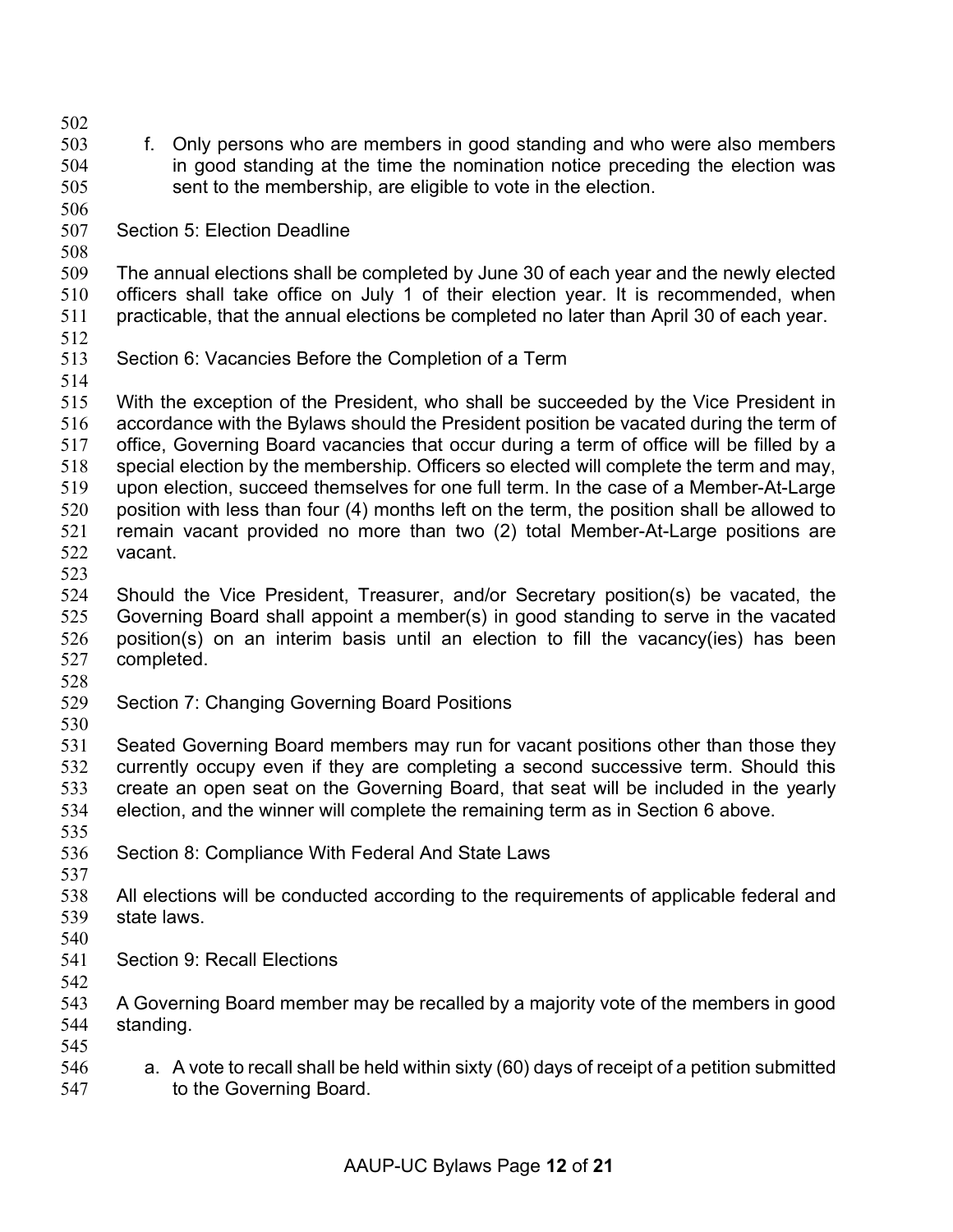- b. A valid recall petition must be signed by at least thirty-five percent (35%) of the members in good standing. All signatures shall be dated. A signature shall be no more than ninety (90) days old at the time of submission in order to be considered a valid signature.
- c. Such petition shall be submitted to the AAUP-UC Secretary; provided that if the recall involves the Secretary, the petition shall be submitted to the President. If the petition involves both the Secretary and the President, it shall be submitted to an appropriate elected officer who shall inform the Governing Board of the petition.
- d. A special election committee shall be designated by the Governing Board to conduct the recall election pursuant to procedures decided upon by the Governing Board in accordance with any applicable state and/or federal laws. The Governing Board may verify the validity of the signatures before designating a special election committee.
- e. If a Governing Board member or officer is recalled, that member's office shall be declared vacant and will be filled via a special election in accordance with the Bylaws.
- f. Recall elections shall not be scheduled if a petition is received within one hundred eighty (180) days of a scheduled general election for that officer's position.
- g. If a recall is not approved by a majority of those voting in the recall election, no new petition shall be considered valid if received prior to one year from the date that the recall election results were certified.
- h. Any Governing Board member who is named in a recall petition shall be recused from any considerations or proceedings concerning such petition.
- 

#### **ARTICLE VIII: COLLECTIVE BARGAINING AGREEMENT RATIFICATION**

- 
- Section 1: Tentative Approval
- A negotiated Collective Bargaining Agreement (CBA) shall be presented to the Governing Board for approval. Tentative approval of the CBA shall be made by the Governing Board.
- 
- Section 2: Ratification Procedure
- The procedure for ratifying the contract is:
-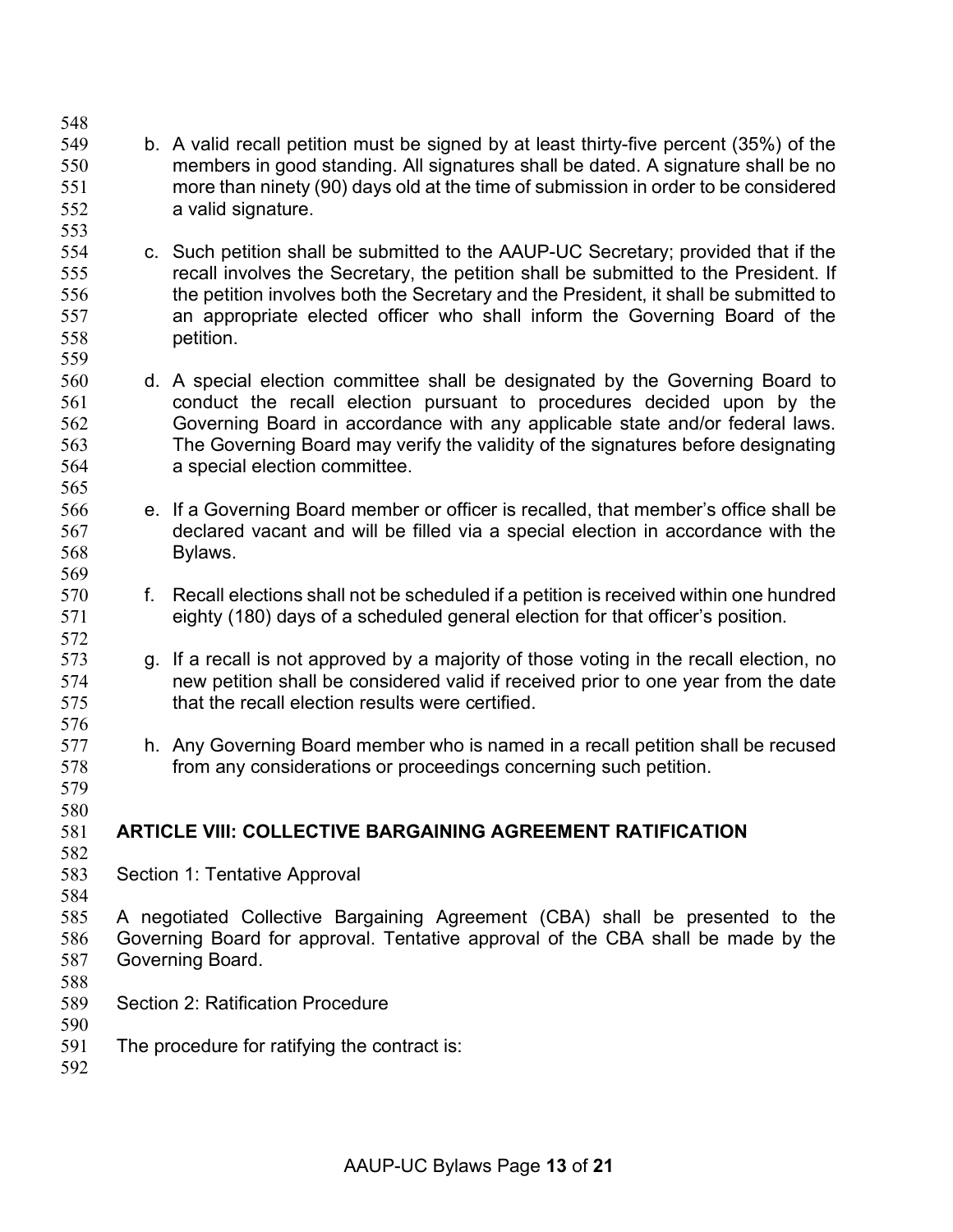- a. The Governing Board shall call an informational meeting when the CBA has been tentatively approved.
- 
- b. The Governing Board will mail the tentatively approved CBA to the membership at least one week prior to the informational meeting. The tentatively approved
- c. One week after the informational meeting secret ballots will be mailed to the members in good standing for their ratification vote. The voting period for ratification shall be open for one (1) week. The ballot may be electronic.
- d. Ratification shall require a simple majority vote of those voting.
- e. Only persons who are members in good standing and who were also members in good standing as of the last day of the month prior to when the voting period commences, are eligible to vote in CBA ratifications.
- 

- f. Ratification for Memorandums of Agreement/Understanding that alter the terms of the CBA between AAUP-UC and Utica College shall be subject to the procedures of this article.
- 

#### **ARTICLE IX: STRIKES**

Section 1: Strike Authorization Vote

CBA may be mailed electronically.

 When a dispute exists between the employer and the AAUP-UC concerning the negotiation of a collective bargaining agreement or any other strikeable issue, the AAUP- UC Governing Board may issue a call for a strike vote by the members in good standing. 

- a. No strike will be called without prior authorization by the members in good standing.
- b. A motion by the Governing Board seeking a strike authorization vote from the members in good standing shall require a two-thirds (2/3) majority vote of the AAUP-UC Governing Board to pass.
- c. All AAUP-UC members in good standing must be given due notice of the strike authorization vote to be taken. Where practical, at least a forty-eight (48) hour strike vote notice shall be given.
- d. Strike authorization votes shall be taken via secret ballot.
- e. It shall require a two-thirds (2/3) majority vote of the members in good standing to authorize a strike.
- 
- Section 2: Strike Action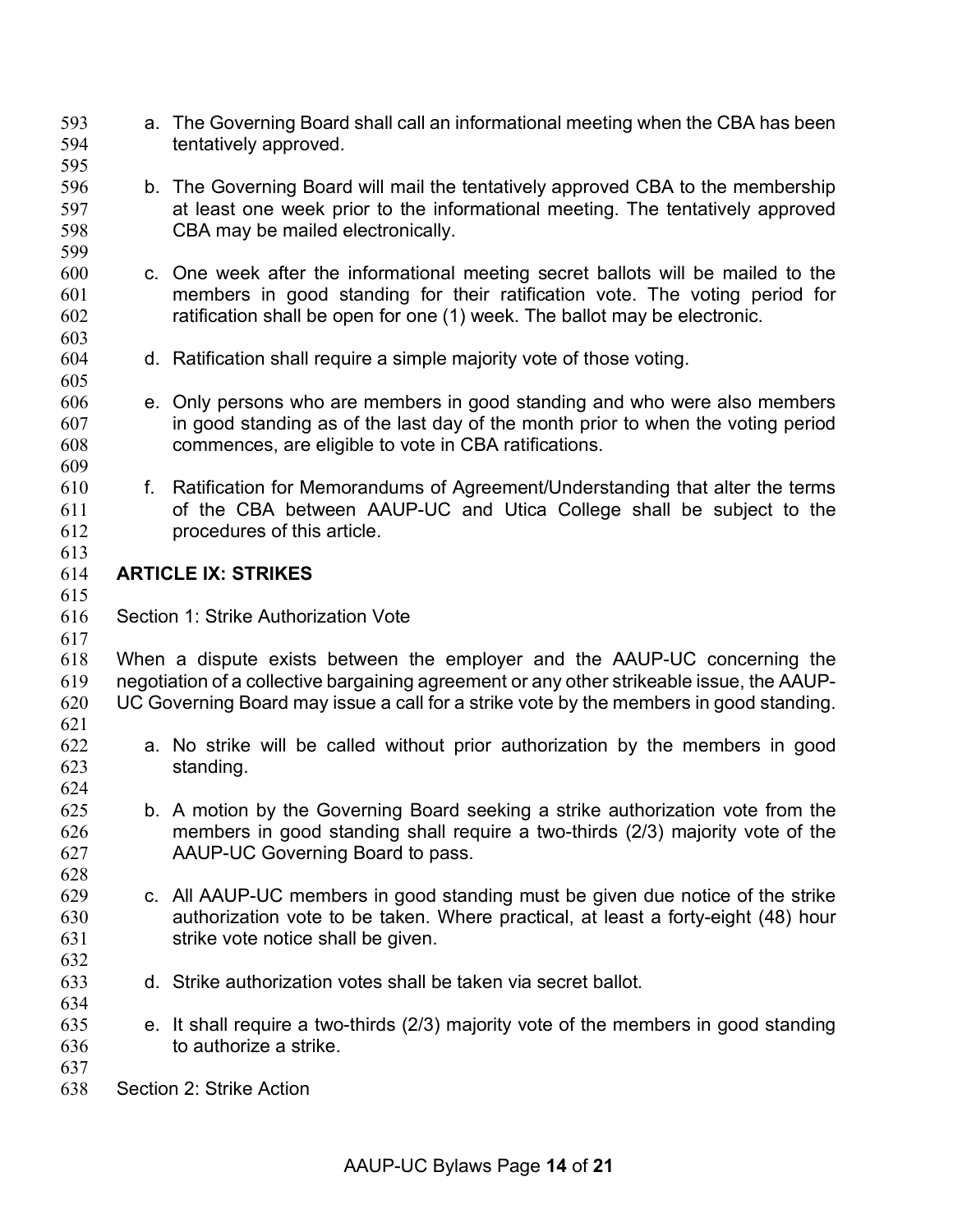- 
- a. A strike action may be called by the AAUP-UC Governing Board only after a strike has been authorized by the members in good standing. Such authorization shall require a two-thirds (2/3) majority vote of the AAUP-UC Governing Board.
- 
- b. Strike action may only be terminated or suspended by a majority vote of the
- AAUP-UC Governing Board or a majority vote of the members in good standing.
- 
- 

### **ARTICLE X: CONFLICTS OF INTEREST**

 Section 1: No officer or agent of the AAUP-UC shall, directly or indirectly through that person's spouse, minor child, or otherwise (a) have or acquire any pecuniary or personal interest which would conflict that person's fiduciary obligation to the AAUP-UC, or (b) engage in any business or financial transaction which conflicts with that person's fiduciary obligation.

 Section 2: Prohibited actions include, but are not limited to, buying from, selling, or leasing directly or indirectly to, or otherwise dealing with the AAUP-UC, its affiliates, subsidiaries, or trusts in which the AAUP-UC is interested, or having an interest in a business any part of which consists of such dealings, except bona fide investments of the kind exempted from reporting under applicable federal law. The receipt of salaries and reimbursed expenses for services actually performed or expenses actually incurred in carrying out the duties of the officer or agent is not prohibited.

 Section 3: No later than September 1 of each fiscal year, every AAUP-UC officer shall file with the AAUP-UC Secretary and Treasurer a signed report, if required, in compliance with applicable federal or state law.

 

## **ARTICLE XI: OFFICER REMOVAL**

 AAUP-UC members have the right to an adequate procedure for the removal of an officer guilty of serious misconduct. This procedure is as follows:

- 
- Section 1: Charges Against Officers
- 

 A charge by a member or members in good standing that an officer has engaged in serious misconduct must be specifically set forth in writing and signed by the member or members making the charges. The charges must state the exact nature of the alleged offense or offenses and, if possible, the period of time during which the offense or offenses allegedly took place.

- 
- Section 2: Submission of Charges
-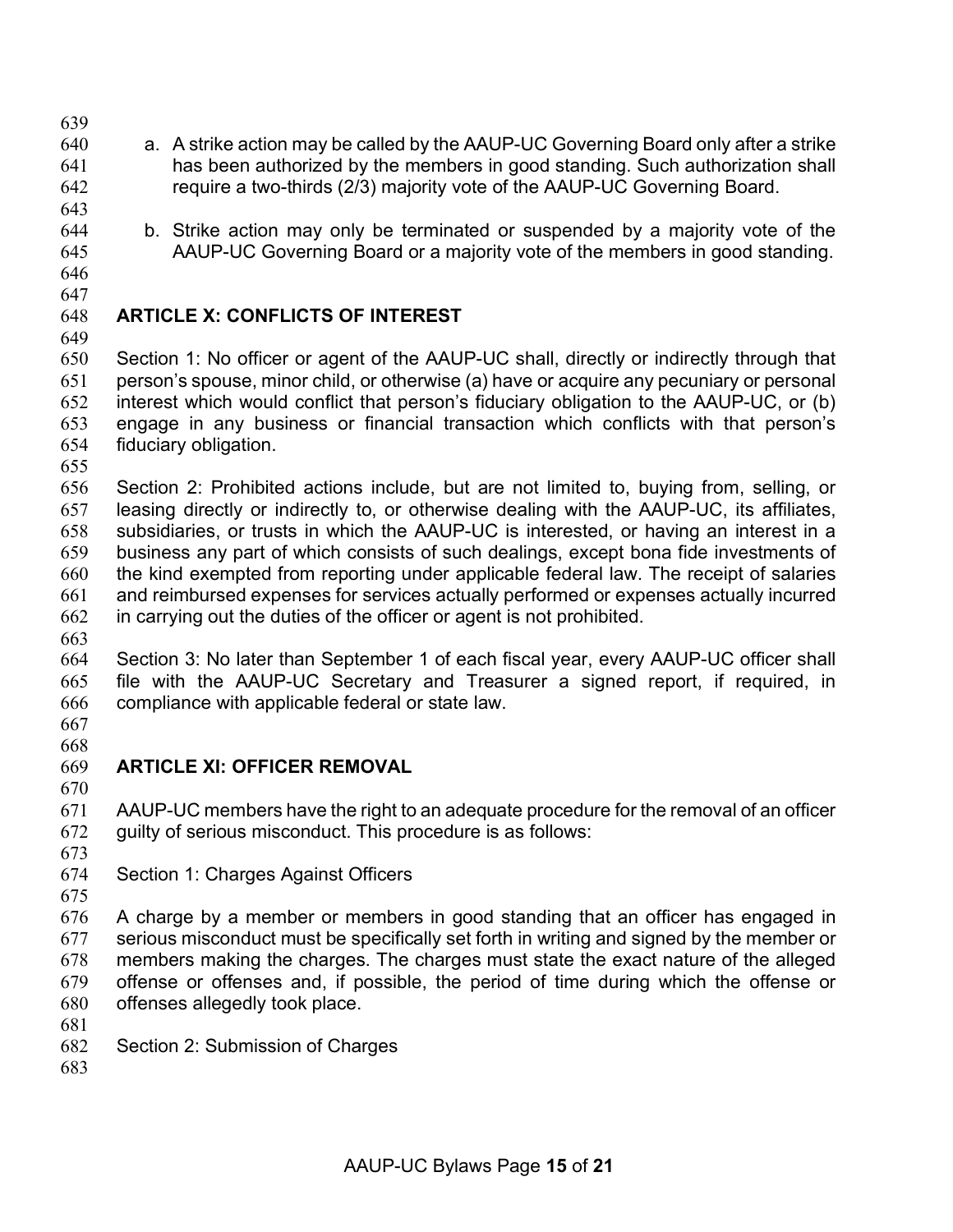President, they shall be submitted to an appropriate elected officer who shall inform the rest of the Governing Board of the charges. Section 3: Protection From Retaliation No member who submits charges of serious misconduct against any AAUP-UC officer(s) shall be subject to retaliatory threats, coercion, or acts of intimidation. Section 4: Conflict of Interest Any member of the Governing Board, Hearing Committee/Officer Review Committee, or Appeals Committee, who has a conflict of interest with a particular case shall not participate in any proceedings involving the case. Section 5: Proper Charges Upon charges being submitted, it is mandatory that a hearing be held unless the charges are withdrawn by the accuser or considered by the Governing Board to be improper under this Article. Prior to the notification to an officer that charges have been filed against said officer, the AAUP-UC Governing Board shall review the charges and consider them improper if: a. The charge(s) does/do not state the exact nature of the alleged offense(s) as required by Section 1 of this Article; b. The charge(s) is/are untimely under Section 2 of this Article; c. The act(s) complained of does/do not sustain a charge of officer misconduct; d. The charge(s) involve(s) a question which should be decided by the membership at a membership meeting and not by the hearing procedure; e. The charge(s) is/are not supported by substantial evidence. Both the accused and the accuser shall be notified in writing of the Governing Board's determination and either the accused or the accuser may appeal such determination. Such an appeal must be limited to the question of whether the charges are proper or 726 improper under items (a), (b), (c), (d) or (e) of this Section. 

 Charges must be submitted to the AAUP-UC Secretary within sixty (60) days of the time the complainant first became aware, or reasonably should have been aware, of the alleged offense; provided that if the charges are against the Secretary, they shall be submitted to the President. If the charges are against both the Secretary and the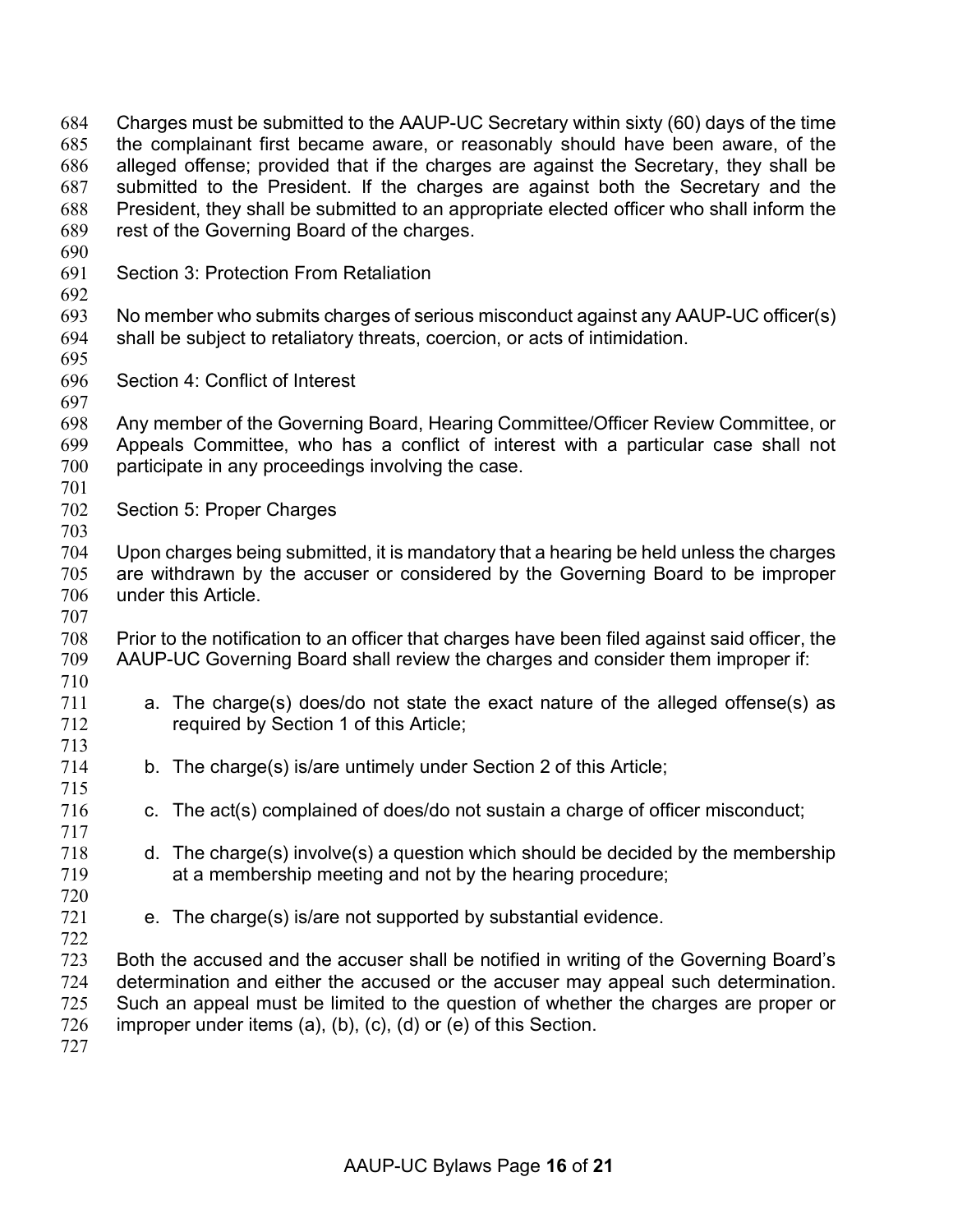- If a hearing is ordered by the Governing Board and the order is appealed, no such hearing shall be held until the appeal process has been completed by the Governing Board.
- 
- Section 6: Notification
- An officer against whom proper charges have been filed shall be notified of such charges by receipted or certified mail postmarked within seven (7) days after the charges have been reviewed, as provided in Section 5 of this Article.
- 
- Upon verification that the officer(s) charged with serious misconduct has/have been notified of the charges, the Governing Board shall notify the members in good standing of the charge(s) against the officer(s) at a membership meeting specially called for that purpose.
- 

- Section 7: Appeals Committee
- a. At the membership meeting described in Section 6, an ad hoc Appeals Committee consisting of three (3) members in good standing with tenure or continuous appointment shall be formed. The Appeals Committee shall be drawn at random, provided that any member with a potential conflict of interest or any member who cannot serve for good and sufficient reasons may withdraw from consideration.
- b. The Appeals Committee shall not attend the Membership Meeting described in Section 12.
- Section 8: Suspension From Office
- 

 An officer against whom charges have been filed may be suspended from any elective office said officer may hold, pending hearing, by a two-thirds (2/3) vote of the members in good standing voting at an AAUP-UC membership meeting. 

- Section 9: Review by Officer Review Committee
- a. The case against the accused Governing Board member shall be heard before the Officer Review Committee. (See Article IV, Section 2.)
- b. In order to ensure the accused shall have a reasonable period of time to prepare testimony and submit evidence before the Officer Review Committee, such hearing shall take place not less than fifteen (15) days nor more than thirty (30) days after the membership meeting described in Section 6.
- c. Hearing procedures shall be determined by the Officer Review Committee. Both the accused and the accuser shall have the right to present testimony and evidence at the hearing.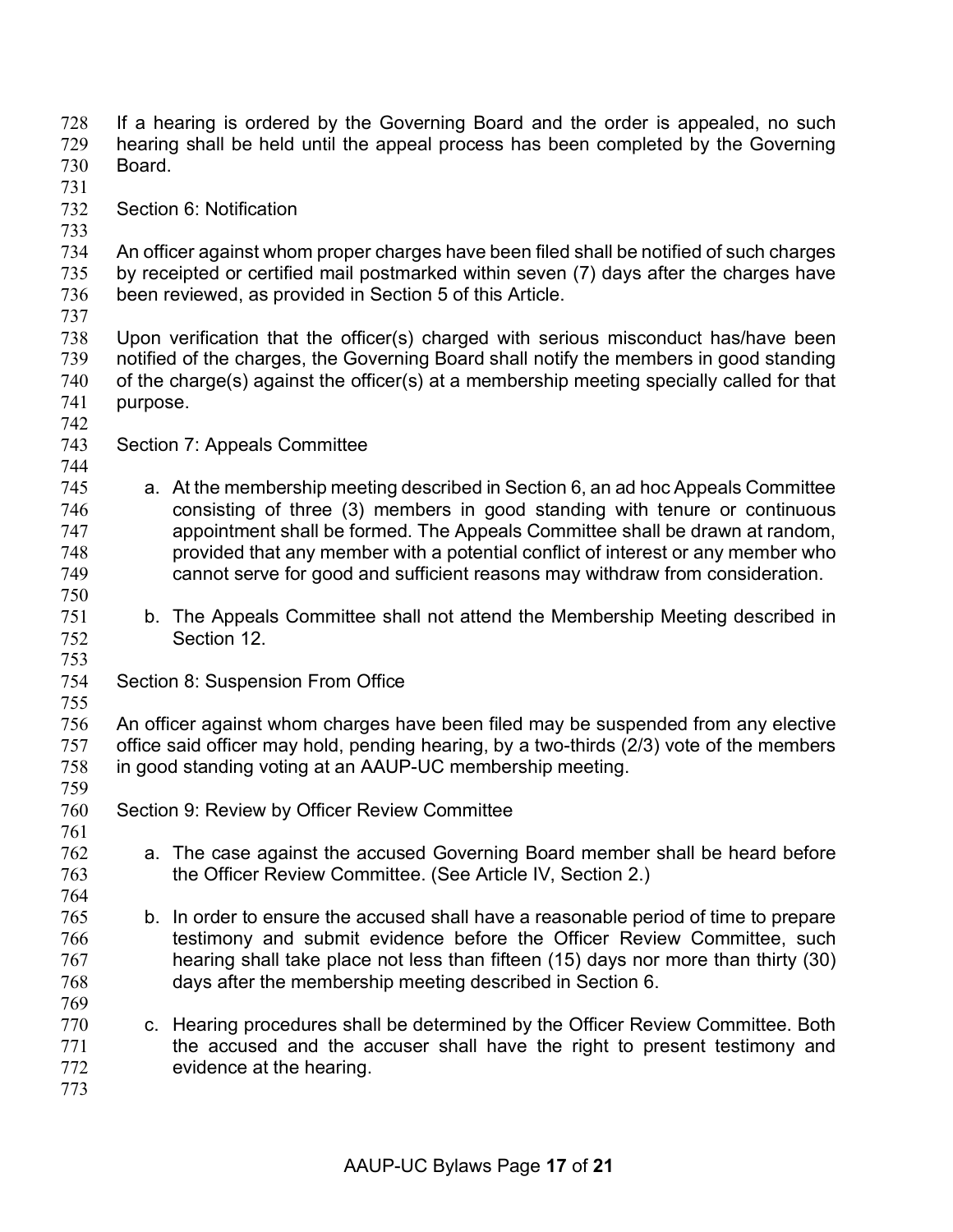- d. The Officer Review Committee shall present its findings to the membership no later than sixty (60) days from the time of the membership meeting in Section 6.
- 
- 777 e. The time periods provided in this Section may be extended by the Officer Review Committee if, in its judgment, justice would be served by such an extension.
- Section 10: Representation

 Both the accused and the accuser(s) shall be permitted representation by a representative of their own choice; such representative, however, shall be required to abide by the hearing procedures as established by the Officer Review Committee. The accused and accuser shall be responsible for paying for their own legal counsel, if they desire counsel.

Section 11: Officer Review Committee Verdict

 The Officer Review Committee, upon completion of the hearing on the evidence and arguments, shall go into closed session to determine the verdict and penalty. 

- A sixty (60) percent vote of guilty shall be required to find the accused guilty. If the accused is found guilty, the Officer Review Committee will recommend to the membership to suspend or remove the accused from office.
- 
- Section 12: Report of Officer Review Committee Verdict and Decision By Membership

 The Officer Review Committee shall report its verdict and judgment, and reasons therefor, to the AAUP-UC members in good standing at a membership meeting called 801 for that purpose. The accused officer(s) may attend the meeting.

- 
- In the case of a verdict of acquittal, such verdict and judgment shall become final upon being reported at said membership meeting and no further action shall be taken.
- In the case of a verdict of guilty, such verdict and judgment shall become effective upon approval by a majority vote by secret ballot of the members in good standing voting at said membership meeting.
- 
- If such verdict is not approved by such majority of votes cast the accused shall stand acquitted.
- 
- If the verdict of guilty is approved by such majority of votes cast, it shall be considered official and the Secretary (or other appropriate officer if the Secretary is the accused or has a conflict of interest) shall notify the accused officer in writing by receipted or certified mail of the verdict and judgment resulting from that meeting.
- 
- 818 If the accused does not appeal the guilty verdict within ten (10) days of the postmark of
- such notice, the verdict will be considered final and binding.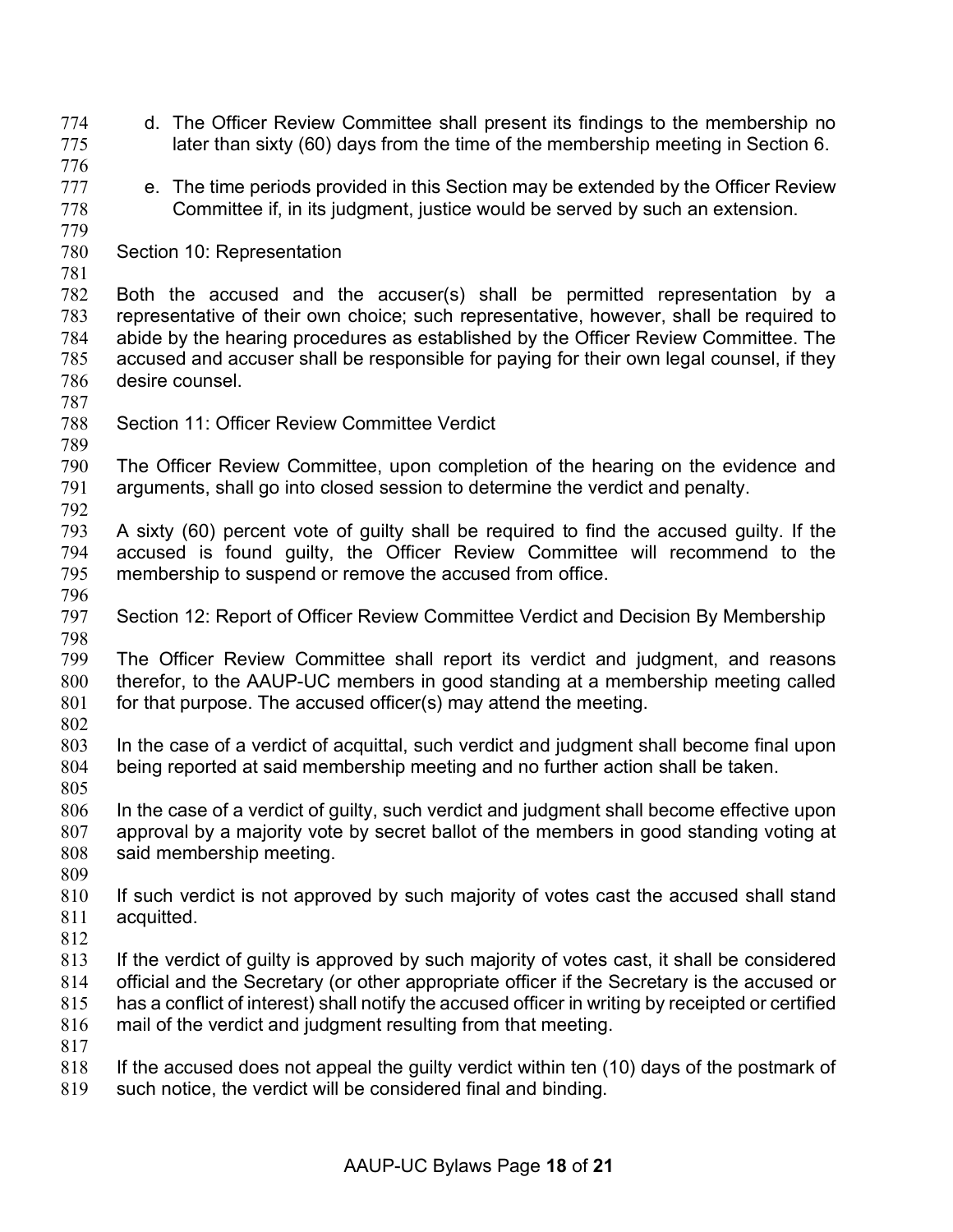Section 13: Appeal of Guilty Verdict a. The accused may appeal a verdict of guilty in Section 12. Such appeal shall be heard by the Appeals Committee, who shall follow the applicable procedures in Sections 9-12 of this Article. Timelines may be adjusted as appropriate in the interest of justice, provided reasonable timelines are followed. b. If, after the Appeals Committee calls a membership meeting and a verdict of guilty and a penalty is approved by the membership in accordance with the procedures in Section 11, the verdict and penalty shall be considered final, the accused shall be removed from office, and the accused shall have exhausted all appeals. Section 14: Future Service Prohibition If an officer is removed for serious misconduct in accordance with this Article, that officer shall be prohibited from serving as an AAUP-UC officer, negotiator, grievance officer, employee, committee member, or other representative of the AAUP-UC for thirteen (13) years from the date that person was removed from office. Section 15: Resignation/Leaving Office Prior To Hearing If an officer charged with serious misconduct resigns or leaves office prior to trial, the hearing shall still take place and the procedures in this Article will still be followed. **ARTICLE XII: INTERNAL GRIEVANCE PROCEDURES** 849 a. Any member may file a written grievance with the Governing Board over any alleged violation of these Bylaws. This request must include a statement of the relief sought and must be presented within ninety (90) days of the alleged occurrence of the action giving rise to the grievance. If the Governing Board feels there is possible justification in the complaint brought by the grievant, it will appoint an Internal Grievance Committee of three (3) members in good standing within ten (10) days of receiving such a grievance. b. The Internal Grievance Committee shall hold a hearing, but will not be bound by the formal rules of legal evidence on the matter it is charged with investigating. It will render a recommendation on the grievance, and, if appropriate, it will recommend relief. This relief may be other than that requested by the grievant. The Internal Grievance Committee must make its final report within sixty (60) days of its formation by the Governing Board. The Internal Grievance Committee's

 recommendation will be final and binding on the Union, unless appealed in writing to the Governing Board by a principal party to the proceedings. The basis of the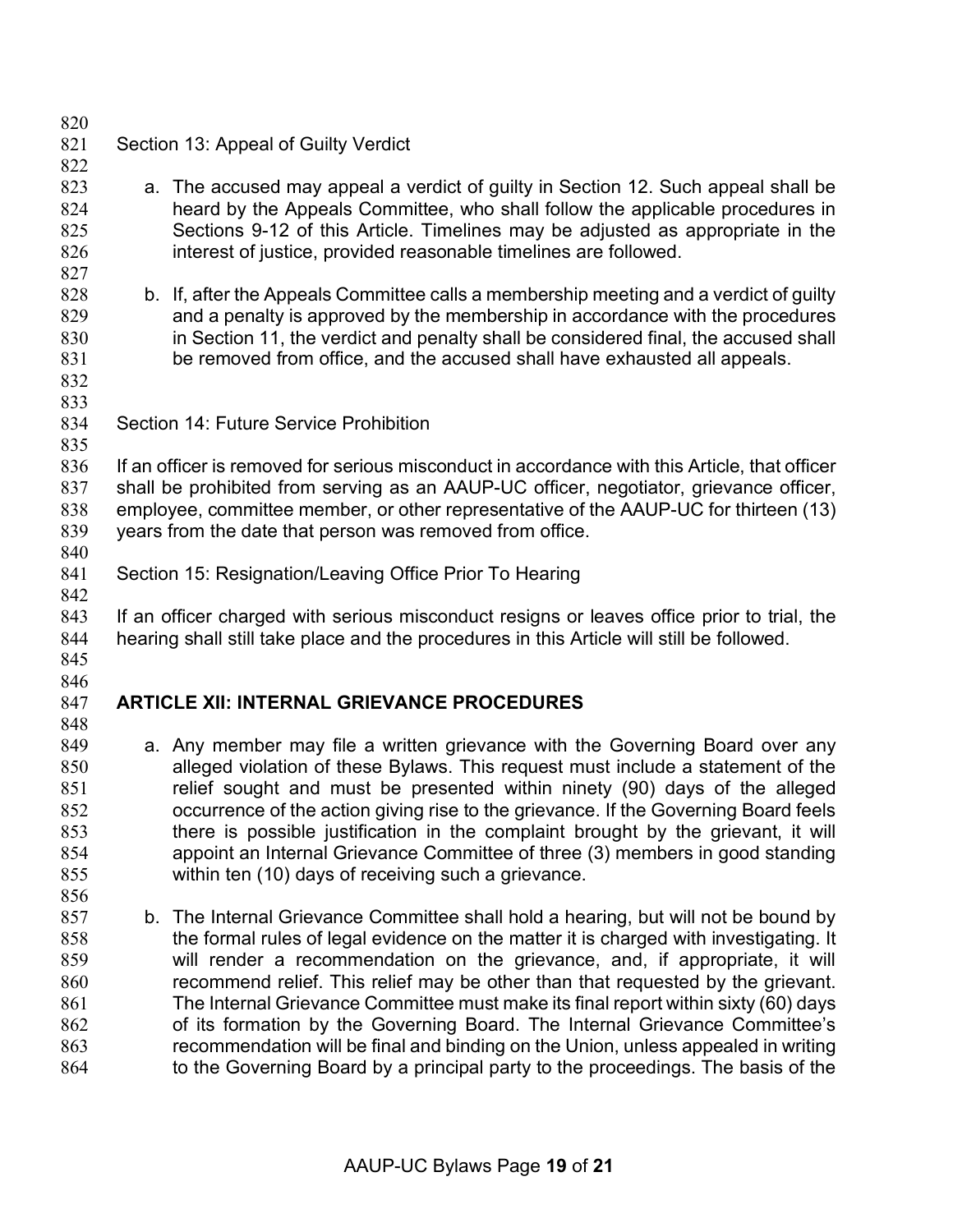- appeal shall be limited to whether to accept the recommendation(s) of the Internal Grievance Committee.
- 868 c. If a written request for appeal is lodged with the Governing Board within ten (10) days of the issuance of the report of the Internal Grievance Committee, a vote of 870 the members in good standing must be taken on the appeal. This must occur within thirty (30) days of the filing of the written request for appeal. The vote will be limited to whether or not to accept the final recommendations of the Internal Grievance Committee. The vote shall be taken at a membership meeting called 874 for this purpose and a majority vote of the members in good standing voting at 875 the meeting shall be used.
- d. The vote of the members in good standing who attend this meeting shall, in all cases, be final and binding on the Union.
- e. Any member in good standing who has a conflict of interest shall be recused from any considerations or proceedings concerning such grievance.
- f. Any member in good standing is required to exhaust internal union hearing procedures, not to exceed four (4) months, before filing any lawsuit or initiating any administrative proceedings related to that person's rights as a member as provided for by federal and/or state law.
- **ARTICLE XIII: DISSOLUTION**

 The AAUP-UC cannot be dissolved while there are seven (7) members in good standing who vote to continue its existence.

Section 1: Dissolution Vote

 A secret ballot vote of all members in good standing must be taken in order to dissolve the chapter. If seven (7) members in good standing dissent on a vote to dissolve the chapter, the chapter cannot be dissolved. 

- Section 2: Distribution of Assets In The Event Of Dissolution
- a. Should the chapter be dissolved, all AAUP-UC assets, including all investment funds, shall be placed into a trust for a period of three (3) years, during which time such AAUP-UC assets shall be returned to the AAUP-UC if it is reconstituted.
- b. If the chapter is dissolved and is not reconstituted within three (3) years, its books and records shall become property of the National AAUP.
- c. Should the AAUP-UC not reconstitute after such three (3) year period, the AAUP- UC financial assets shall be distributed to the AAUP Foundation as follows: Fifty (50) percent of the assets shall be distributed to the AAUP Foundation Legal